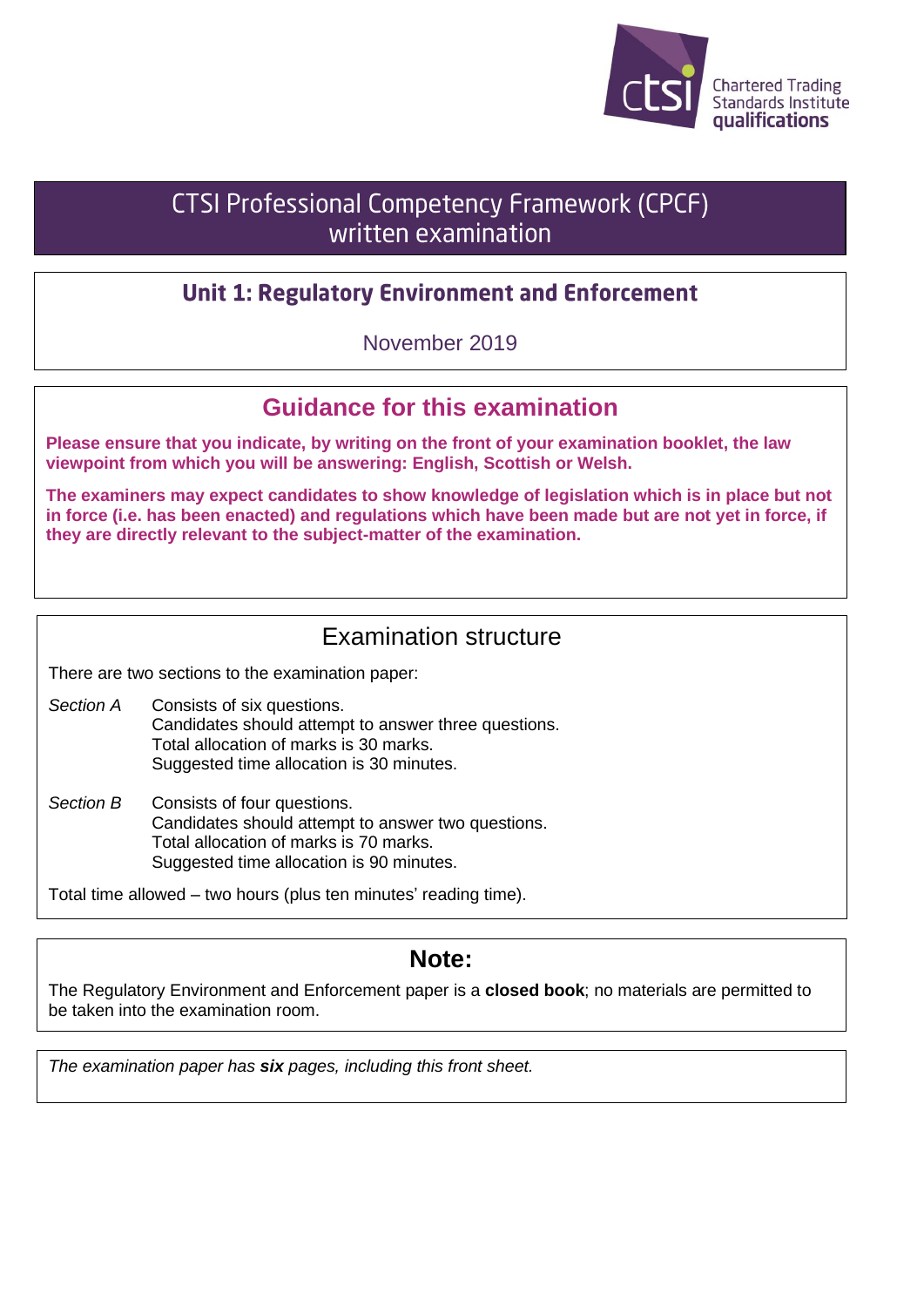**Exam:** Unit 1: Regulatory Environment and Enforcement **Exam cycle:** Nov 2019

**Date:** 14 November 2019 **Max:** 100 marks **Time:** 10:00 – 12:00

> Section A Candidates should attempt to answer three questions. Each question carries 10 marks. Total: 30 marks.

1. Explain what makes an offer different from an invitation to treat. Use case law to illustrate your answer.

2. According to National Trading Standards, *"At the heart of the IOM is the effective use of intelligence."* What is intelligence and where can it be found? How does the Intelligence Operating Model help the work of local Trading Standards Services? (10 marks)

3. (a) What steps is a trader legally required to take, with regard to alternative dispute resolution (ADR), if they are unable to resolve a dispute with a consumer?

(3 marks)

(10 marks)

(b) What are the benefits and disadvantages of ADR compared to court action?

(7 marks)

(total 10 marks)

4. There is no use writing terms if they don't form part of the contract. Explain, using case law, how terms are incorporated into a contract.

(10 marks)

5. How does the Consumer Rights Act 2015 control the use of unfair terms in business to consumer contracts?

(10 marks)

6. According to the Consumer Rights Act 2015, goods must be of satisfactory quality. Using practical examples, explain what this means.

(10 marks)

**Section A total of 30 marks.**

**End of Section A.**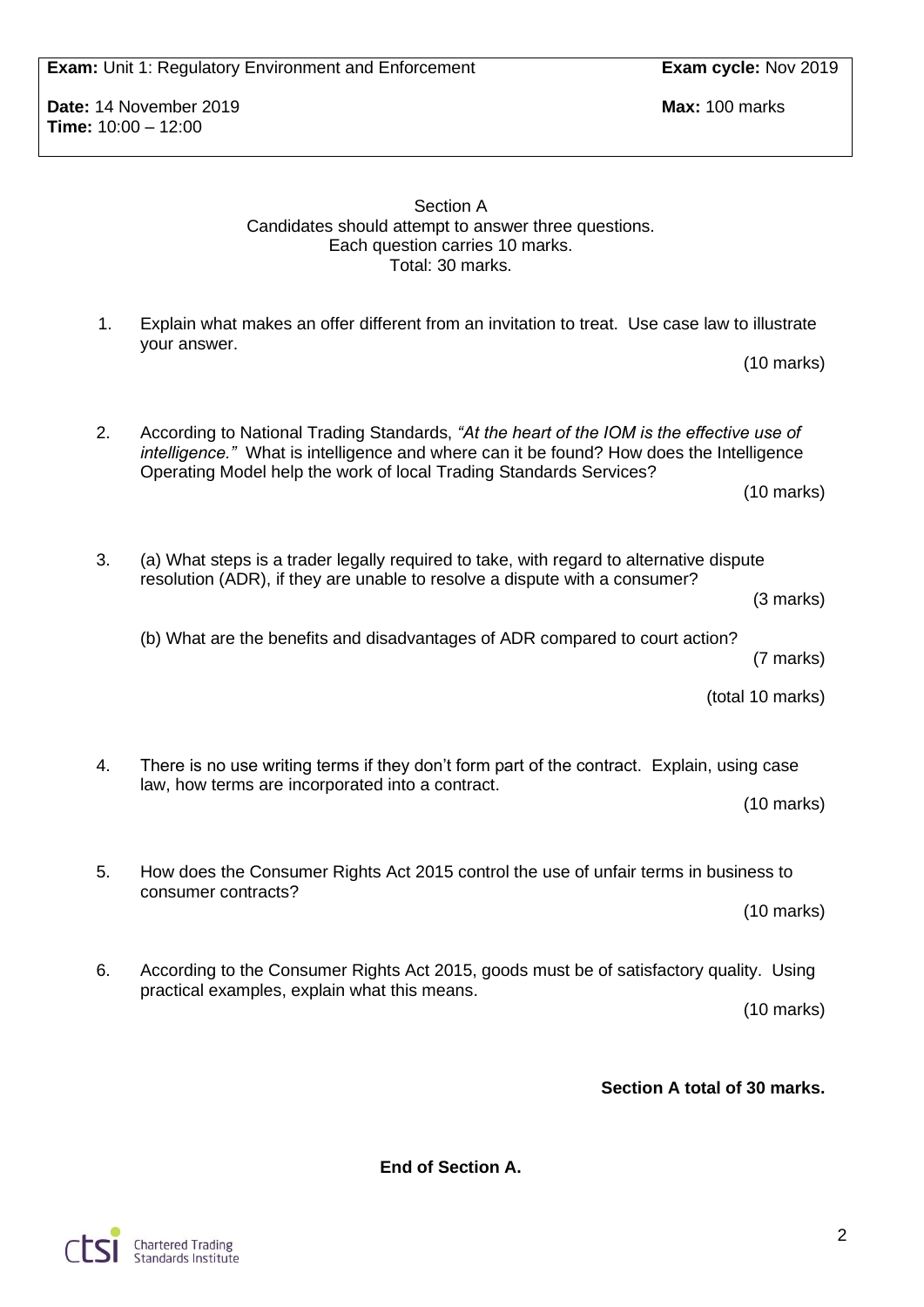Section B Candidates should attempt to answer two questions. Each question carries 35 marks. Total: 70 marks.

7. Angus took his girlfriend, Freya, shopping into Grantchester, on Saturday morning. He wasn't familiar with the town but found a car park that appeared to have been set up on a site where an old building had been demolished. As he entered the car park, he saw a sign saying that parking was £5 per day. He paid his money to a gentleman in a hut at the entrance; he was not given a ticket and was told that he did not need one because "no one will get in here without paying, mate".

When they got back from shopping, he found that some bricks had fallen on to his car from a wall, by which he had parked, that had not been demolished properly. The bricks had dented his car wing. He drove to the hut and complained about the damage caused. The gentleman on the gate pointed out notices positioned around the site that said that Demolition Parking did not accept any responsibility for any death, personal injury or damage caused to cars whilst parked on the site. He told Angus that he accepted the risk by entering the car park and paying the fee. Angus said that he had not seen the signs as they were nowhere near where he had parked; there was nothing by the entrance and he had not been given any printed ticket. He was told that it made no difference and was advised to leave before some more bricks fell on to his car!

Freya was also very angry because she had seen an advertisement for the opening of a new clothes shop, 'Movie Star Dreams'. The advert said that the first 50 people to turn up dressed as a character from a movie would receive a free leather handbag but, although she was  $10<sup>th</sup>$ in the queue, she was told that the handbags had all gone. When she challenged this, on the basis that they should have 50 available, as advertised, she was told that there had been a mistake – there were only five handbags to give away. Freya said that this was wrong but she was told that, as she had not bought anything, she had no right to expect anything for free. Freya was also very embarrassed because she had walked to the shop, in the middle of the morning, dressed as Mary Poppins!

Analyse both Angus's and Freya's legal positions, using contract law, negligence/delict and the Consumer Rights Act 2015. Would it have made a difference if Angus had used the car park before?

(35 marks)

**Section B continues over the page.**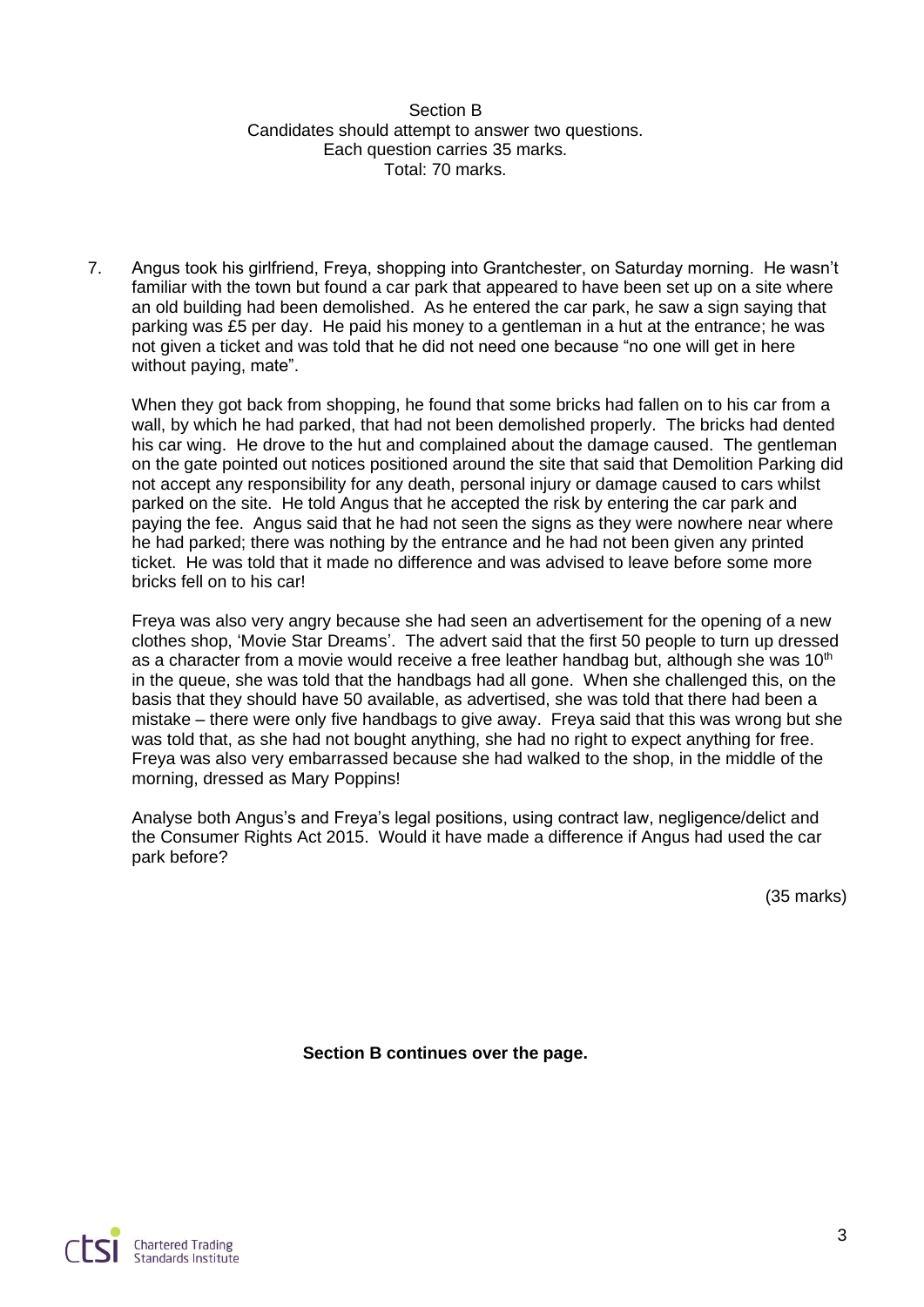8. Marcus bought a new Ellis towing caravan from Blankstone Tourers. He paid the £17,500 purchase price by bank transfer. When he arrived home, he found that a crack had appeared in the outer glazing layer of the front windscreen. When he looked inside the caravan, he found that the fridge door was open. On further examination, he found that the crack did not suggest that the screen had been hit by anything, such as a stone, and also that the door mechanism on the fridge was not locking shut properly, as it should.

Marcus rang Blankstone Tourers and spoke to the Sales Manager. She told him that both of these issues were known problems that could occur with this model. She said that the fridge door could be fixed very quickly with a new catch; she was happy to send a fitter over to replace it – it would only take five minutes to do this. With regard to the front windscreen, she said that the manufacturer was waiting for new parts from Sweden and they were not expected for another six weeks. Marcus said that he was due to go away on holiday with his family to France in two weeks' time, so that was not acceptable. The Sales Manager said that all she could do was to get her fitter to put strong sticky tape over the crack which should hold if he drove carefully and did not exceed 50mph. She also said that the delay was not their fault and was down to Ellis (the manufacturer) and, if he felt aggrieved, he should take this up with them.

Apply the Consumer Rights Act 2015 to Marcus's situation. In particular, consider the following:

- Who is responsible, in legal terms, and why?
- What are his rights?
- What are his remedies if the caravan does not conform?

Discuss the practical implications for Marcus of the remedies that you have identified and how he might proceed.

(35 marks)

**Section B continues over the page.**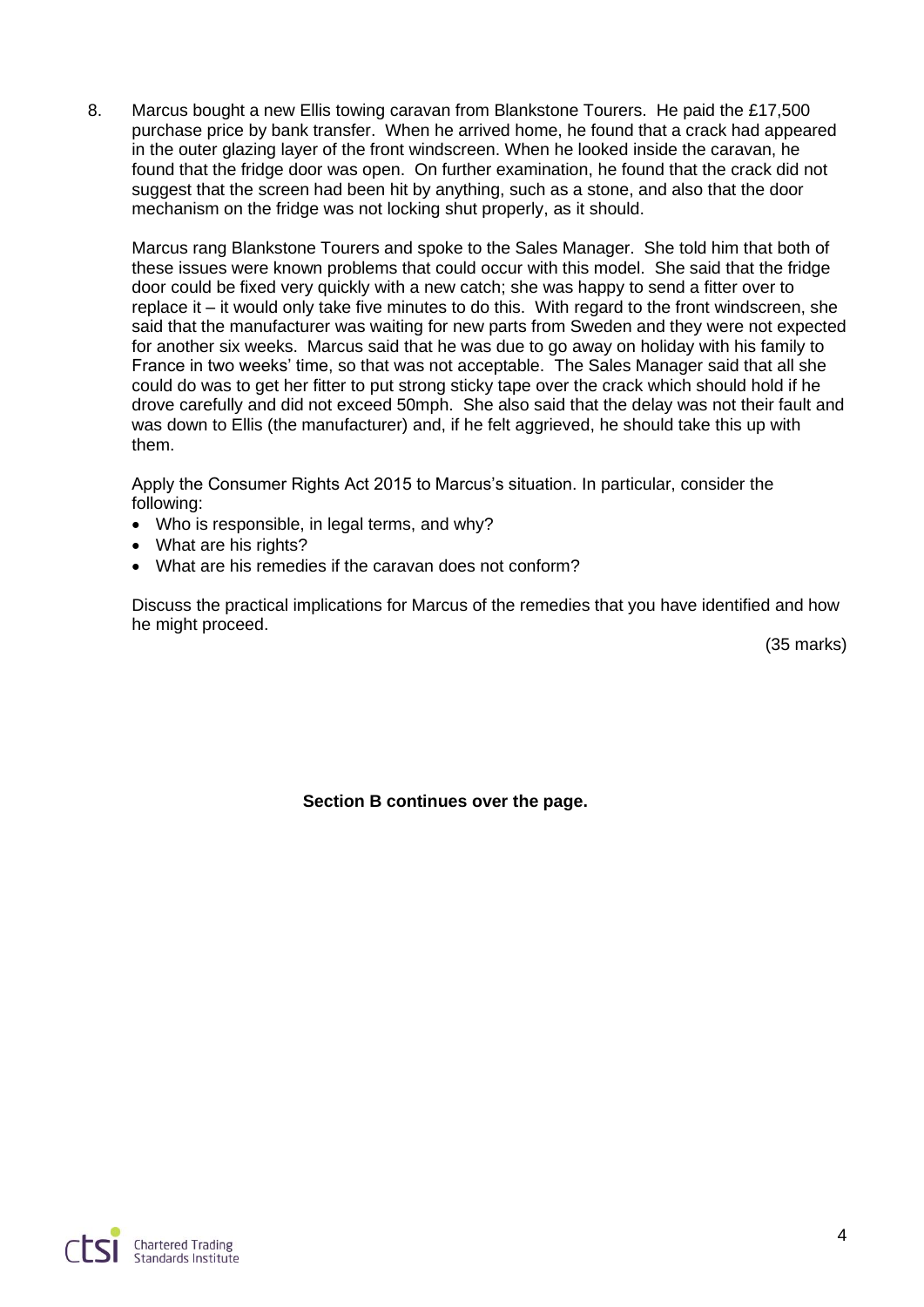9. Ranjit has purchased a new kitchen from his local DIY Store. He asked for some recommendations for someone to fit the kitchen for him and was recommended by the Store to contact Brian Skilful, who was "very reliable".

Brian called and looked at the job. He said that he could only give an estimate because the final price would depend upon what he found when he took the old kitchen out. He said that he thought that the job would cost around £5,000 and take two weeks. Ranjit trusted him and agreed that Brian would do the job in the first two weeks of April. He was impressed that Brian was a member of the Blankshire Trading Standards Trusted Trader scheme.

Brian did not turn up to start the work until the second week in May, and has so far taken three weeks to remove the kitchen and to start to install the new one. Brian has now asked for an interim payment of £7,500 for the work that he has done so far, and Brian has told Ranjit that the work would not be completed until mid-May because he was going on holiday for two weeks. The work that he has done is very poor with tiling that has uneven gaps and is not level, and wall cupboards that are not level and are not at the same height. He has also left piping for the sink taps in the wrong place and Ranjit can't see how the sink unit will fit in place.

Ranjit has also found out that Brian is not a member of the Blankshire Trusted Trader Scheme - he was a member two years ago but was thrown out after a number of complaints about his workmanship.

Apply the Consumer Rights Act, negligence and misrepresentation to Ranjit's situation, in particular:

- his rights against Brian;
- his remedies if there has been a breach or non-conformance:
- whether Ranjit would have any legal claim against the DIY Store.

(35 marks)

**Section B continues over the page.**